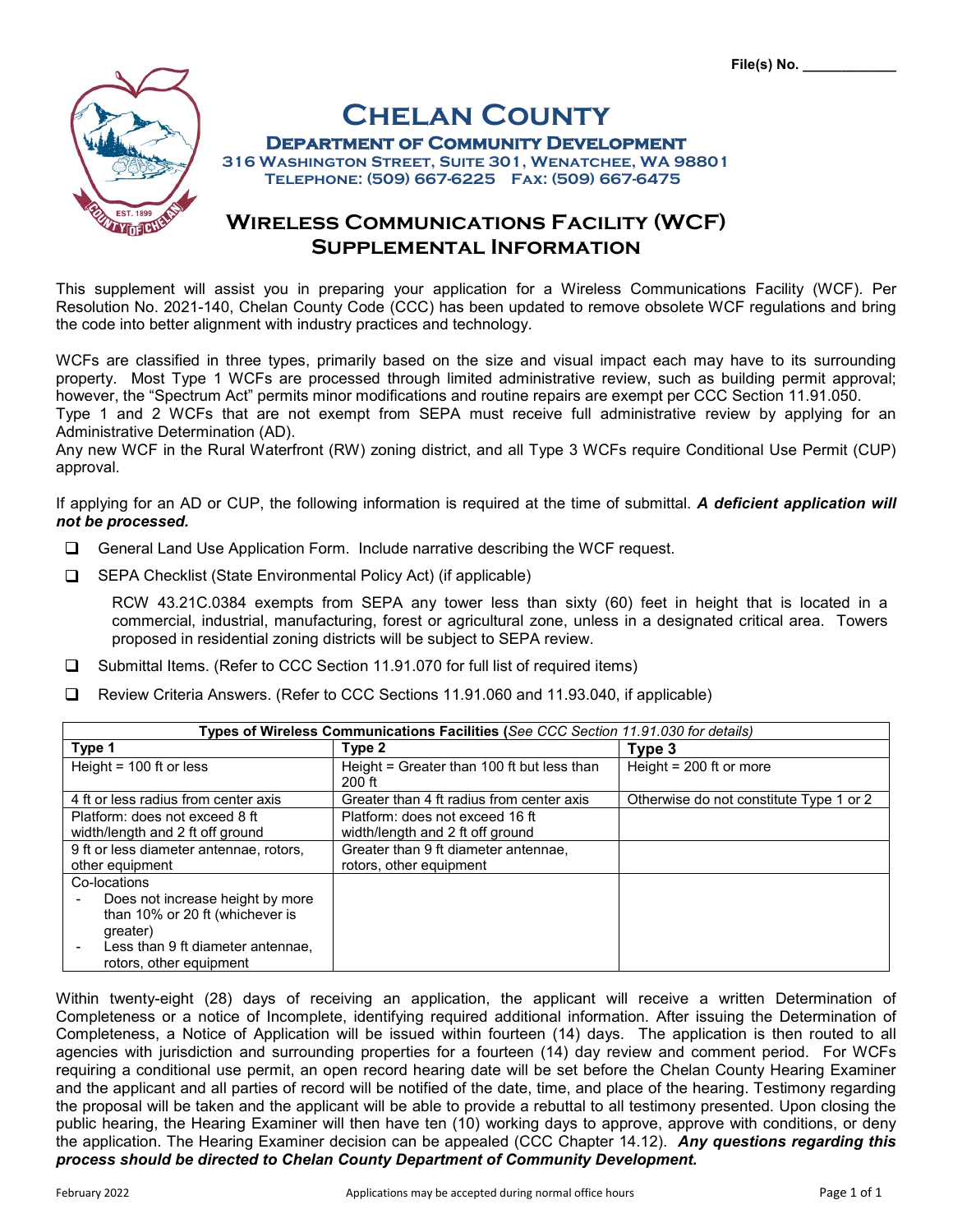## **RESOLUTION NO. 2021-140**

**Re:** Adoption of development regulation amendments to wireless communication facilities (WCF) in Title 11 and 14 (ZTA 2021-075).

**WHEREAS**, a request to amend the application and review standards for wireless communication facilities (WCFs) in Chelan County has been submitted and reviewed;

WHEREAS, the proposed text amendments will remove obsolete development regulations and bring the code into better alignment with industry practices and technology;

WHEREAS, the proposed tower height thresholds correspond with RCW 43.21C.0384, which exempts from SEPA requirements any tower less than sixty (60) feet in height that is located in a commercial, industrial, manufacturing, forest or agricultural zone;

**WHEREAS**, the Chelan County Planning Commission held a duly advertised public hearings on October 27, 2021, to consider the proposed amendment and public comment. and make a recommendation to the Board of Chelan County Commissioners; and

**WHEREAS, the Board of Chelan County Commissioners conducted a duly advertised** public hearing on December 7, 2021, to examine the record and file of the Chelan County Planning Commission and invite public testimony for or against the proposal; and

WHEREAS, the Board of Chelan County Commissioners found that:

## **FINDINGS OF FACT:**

- 1. Chelan County adopted Title 14, Development Permit Procedures and Administration outlining provisions relating to the amendment of Development Regulations consistent with RCW 36.70A. The County followed the procedures required for text amendments.
- 2. Growth Management Act (RCW 36.70A), Chelan County Comprehensive Plan and Chelan County Code outline provisions relating to the amendments to Development Regulations. The County used the applicable guidelines and regulatory review criteria for the proposed text amendment.
- 3. RCW 36.70A.210 requires that the Comprehensive Plan be consistent with the provisions of the adopted County-Wide Planning Policies. RCW Chapters 36.70 and 36.70A authorize the adoption of development regulations.
- 4. The requirements of RCW 43.21C, the State Environmental Policy Act, and WAC 197-11 SEPA Rules have been satisfied.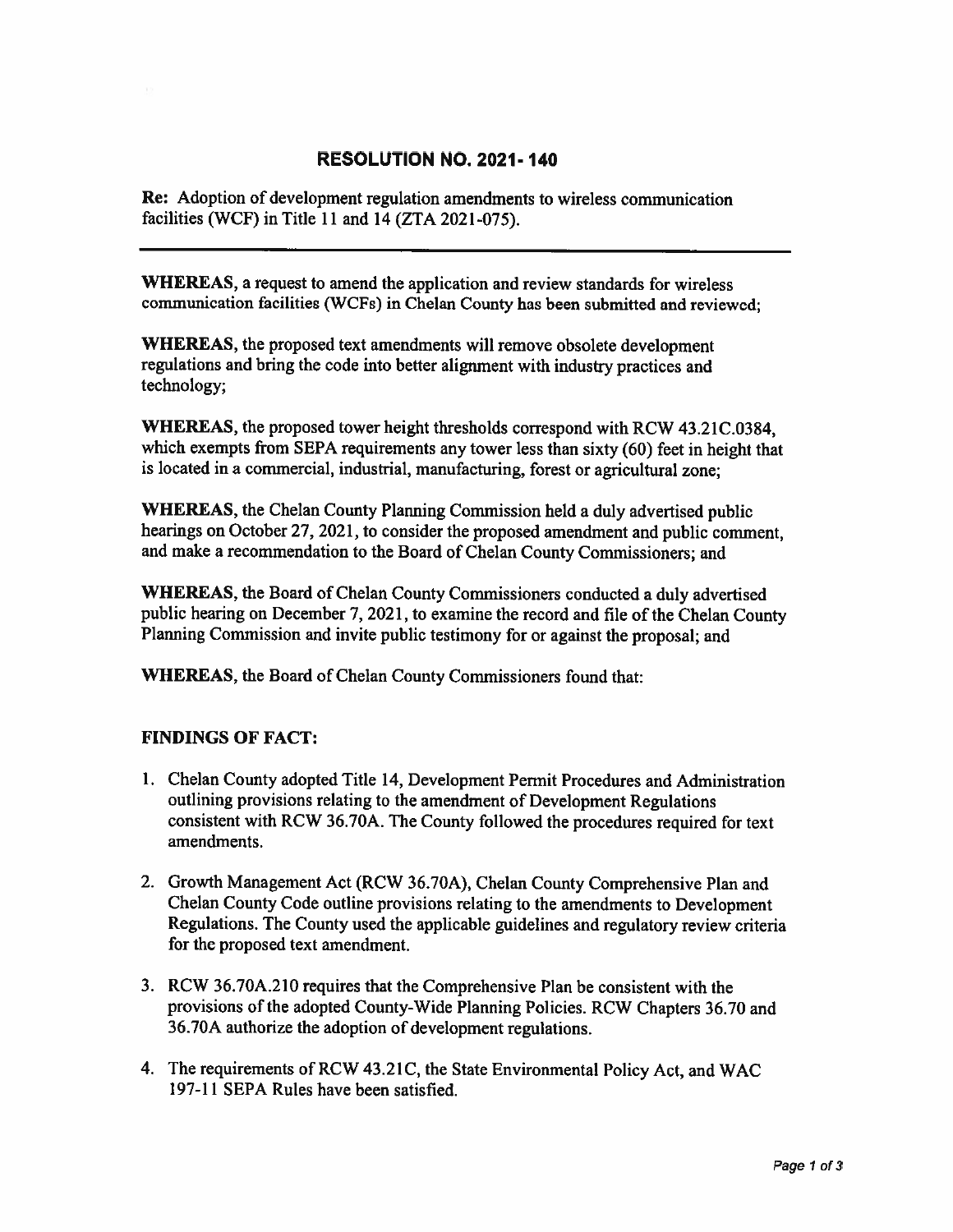- 5. The required state agency review with the Department of Commerce (COM) and other state agencies initiated on July 13, 2021, Submittal ID No. 2021-S-2897, pursuant to RCW 36.70A.106.
- 6. The proposed amendments are consistent with the Chelan County Comprehensive Plan and are necessary to realize opportunities for more consistent, predictable, and desired development outcomes with regard to development regulation implementation.
- 7. Any Finding of Fact that is more correctly a Conclusion is incorporated herein as such by this reference.

## **CONCLUSIONS:**

- 1. The amendments to the Development Regulations are consistent with the requirements of the Growth Management Act (RCW 36.70A), Chelan County Comprehensive Plan and County-Wide Planning Policies.
- 2. The amendments are necessary to address a public land use issue or problem.
- 3. The amendments are programmatic and do not adversely affect designated resource lands of long-term commercial significance or designated critical areas in ways that cannot be mitigated.
- 4. Reviewing agencies and the general public were given an opportunity to comment on the proposed amendments.
- 5. The amendments are consistent with Chelan County Code Title 14 Development Permit Procedures and Administration.
- 6. The requirements of RCW 43.21C, the State Environmental Policy Act, and WAC 197-11 SEPA Rules have been satisfied.
- 7. The adoption of the amendments is in the best interest of the public and furthers the health, safety, and welfare of the citizens of Chelan County.
- 8. Any Conclusion that is more correctly a Finding of Fact is incorporated herein as such by this reference.

**NOW, THEREFORE, BE IT RESOLVED that the Board of Chelan County** Commissioners hereby adopts the development regulation amendments to wireless communication facilities (WCF) in Title 11 and 14, ZTA 2021-075, with Attachment A: **WCF Text Amendment.**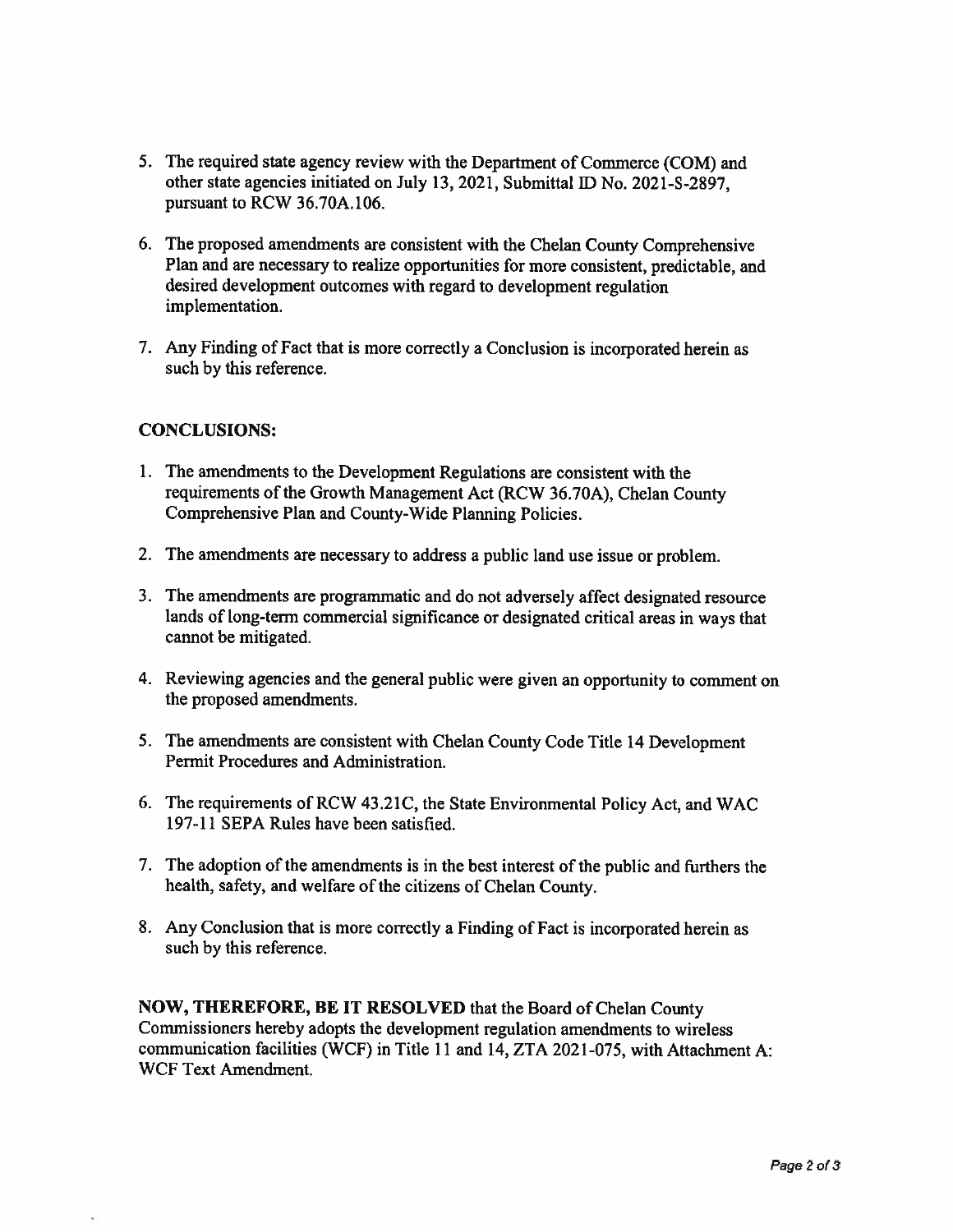BE IT FURTHER RESOLVED that this decision is hereby signed into authentication on the following date,

Dated this 7<sup>th</sup> day of December, 2021.

BOARD OF CHELAN COUNTY COMMISSIONERS

**BÓB BUGERT, CHAIRMAN** 

KEVIN OVERBAY, COMMISSIONER

TIFFANY GERING, C **MMISSIONER** 

ATTEST: ANABEL TORRES Deputy Clerk of the Board

Annony

٢ſ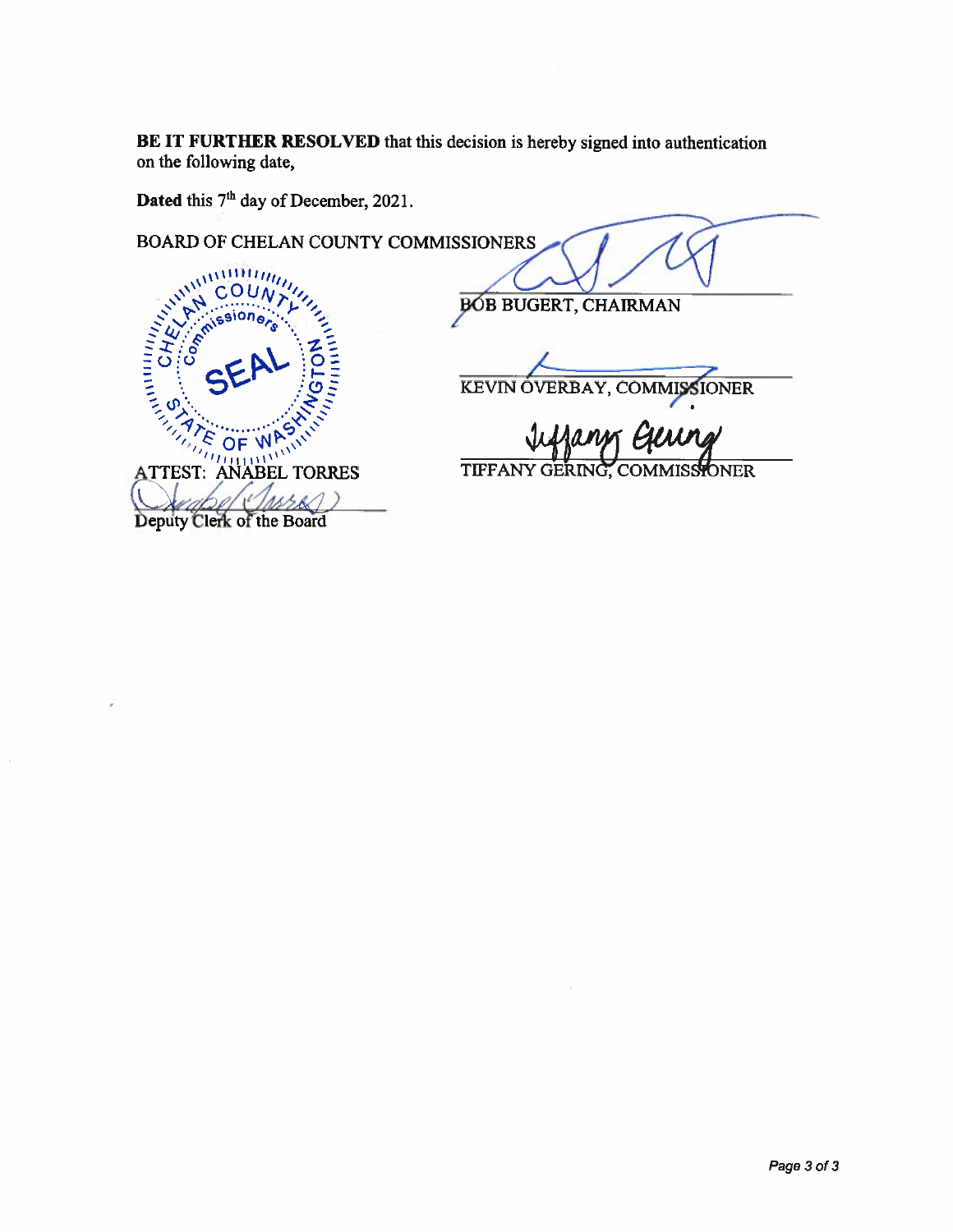The Chelan County Code, Title 11 Zoning, Section 11.04.020 District Use Chart, is hereby amended to read as follows (additions in ALL CAPS; deletions in strikeout):

**\* \* \***

#### **11.04.020 District use chart.**

(1) The use chart located on the following pages is made a part of this section.

(2) The following acronyms and notes apply to the following use chart. If a cell in the table is blank, the use listed in the left hand column is a prohibited use in the zone that is the heading for that cell.

- P Permitted use
- P(1) Permitted use subject to development standards in Chapters 11.88, 11.93 and/or within the applicable zoning district standards
- P(2) Permitted use subject to development standards in Chapters 11.88, 11.93 and/or within the applicable zoning district standards, except for on parcels that are twelve thousand square feet or smaller, the use/structure must be located on a lot with an existing single-family residence
- P(3) For short-term rentals newly permitted and first established after September 27, 2021, the minimum lot size requirement to establish a short-term rental is as provided in 11.88.290(2)(D).
- P(4) PERMITTED USE SUBJECT TO DEVELOPMENT STANDARDS IN CHAPTERS 11.91 AND/OR WITHIN THE APPLICABLE ZONING DISTRICT STANDARDS, EXCEPT FOR TYPE 3 WCFS AND CERTAIN WCFS IN RW SHALL REQUIRE APPROVAL OF A CUP .
- A Accessory use
- $A(1)$  Accessory use subject to development standards in Chapters 11.88, 11.93 and/or within the applicable zoning district standards
- $CUP$  Conditional use permit subject to development standards in Chapter 11.93 and/or within this chapter.

(3) Short-term rental land uses are commercial uses subject to all provisions of 11.88.290 except where expressly stated otherwise in this section.

#### **District Use Chart**

| <b>USE/ACTIVITY</b>                                | <b>RR20</b> | <b>RR10</b> | RR5  | <b>RR2.5</b> | $\mathbf{R}\mathbf{W}$ | <b>RRR</b> | RV   | RC           | <b>RI</b> | RP         | AC   | FC   | MC |
|----------------------------------------------------|-------------|-------------|------|--------------|------------------------|------------|------|--------------|-----------|------------|------|------|----|
| $*$<br>$\ast$<br>$\ast$                            |             |             |      |              |                        |            |      |              |           |            |      |      |    |
| <b>PUBLIC/GOVERNMENT USES</b>                      |             |             |      |              |                        |            |      |              |           |            |      |      |    |
| $\ast$<br>$\ast$<br>$\ast$                         |             |             |      |              |                        |            |      |              |           |            |      |      |    |
| Utilities, High Impact                             | <b>CUP</b>  | CUP         | CUP  | CUP          | CUP                    | CUP        | CUP  | <b>CUP</b>   | CUP       | <b>CUP</b> | CUP  | CUP  |    |
| Utilities, Low Impact                              | P           | P           | P    | P            | P                      | P          | P    | $\mathbf{P}$ | P         | P          | P    | P    |    |
| <b>Swimming Pools</b>                              | P(1)        | P(1)        | P(1) | P(1)         | P(1)                   | P(1)       | P(1) | P(1)         |           |            | P(1) | P(1) |    |
| <b>WIRELESS COMMUNICATION</b><br><b>FACILITIES</b> | P(4)        | P(4)        | P(4) | P(4)         | P(4)                   | P(4)       | P(4) | P(4)         | P(4)      | P(4)       | P(4) | P(4) |    |
| <b>SERVICE USES</b>                                |             |             |      |              |                        |            |      |              |           |            |      |      |    |

\* \* \*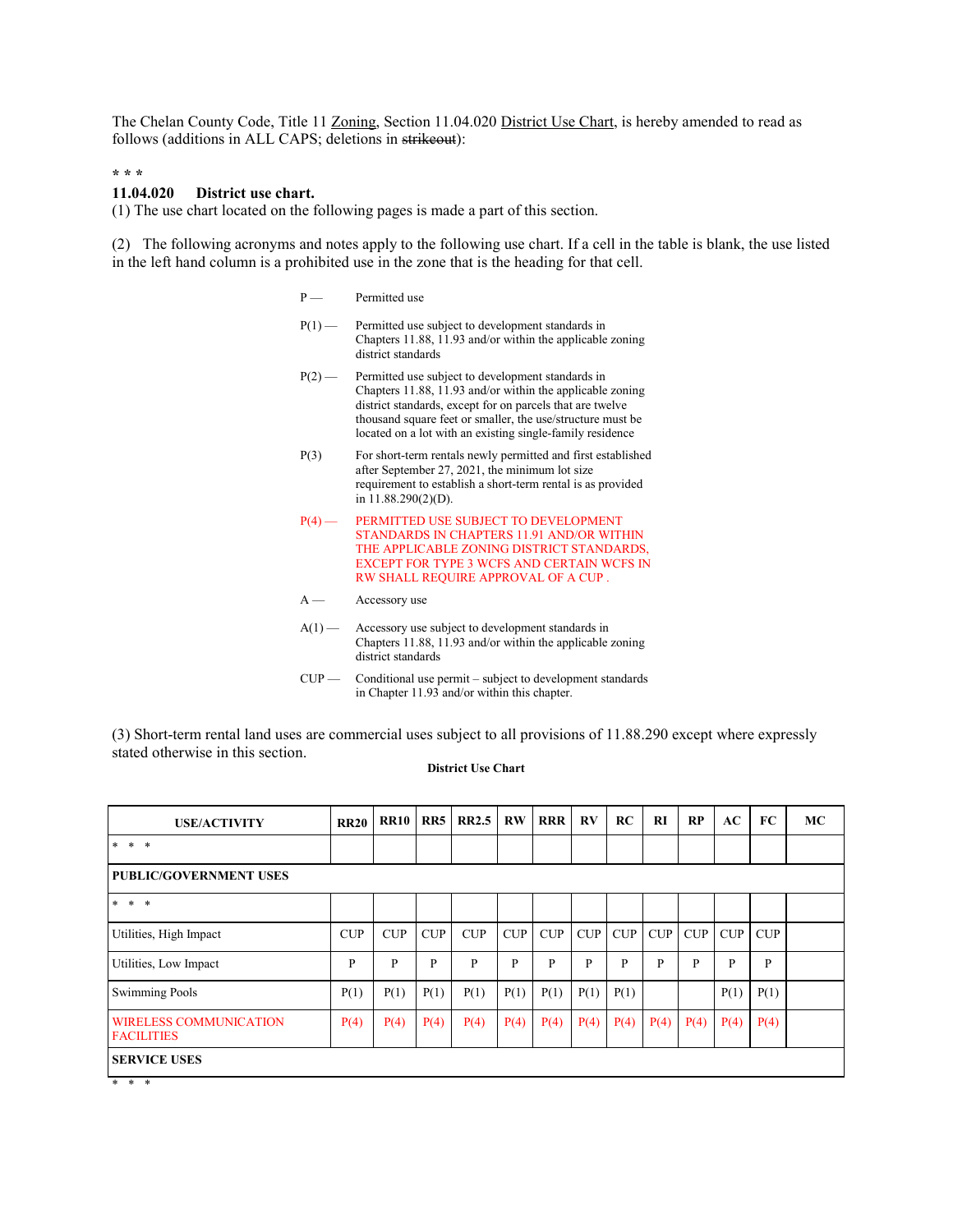The Chelan County Code, Title 11 Zoning, Section 11.88 Supplementary Provisions and Accessory Uses, is hereby amended to read as follows (additions in ALL CAPS; deletions in strikeout):

#### **\* \* \***

#### **11.88.120 Exception to building height limitation.**

The following types of structures or structural parts are not subject to the building height limitations of this title: aerials, belfries, chimneys, church spires, cupolas, domes, fire and hose towers, flagpoles, monuments, observation towers, radio, telecommunication and television towers, smoke stacks, water towers, windmills and other similar projections. None of these exemptions, except chimneys, shall be used for or attached to residential structures. (Res. 2020-68 (Exh. B) (part), 6/16/20: Res. 2015-73 (Atts. A, B) (part), 8/4/15: Res. 2007-98 (part), 7/2/07: Res. 2001-60 (part), 4/17/01: Res. 2000-129 (part), 10/17/00).

The Chelan County Code, Title 11 Zoning, Section 11.91 Wireless Communication Facilities, is hereby amended to read as follows (additions in ALL CAPS; deletions in strikeout):

#### **Chapter 11.91**

#### **WIRELESS COMMUNICATION FACILITIES (WCF)**

Sections:

| 11.91.010  | Purpose.                                   |
|------------|--------------------------------------------|
| 11.91.020  | Applicability.                             |
| 11.91.030  | TYPES OF WIRELESS COMMUNICATION FACILITIES |
| 11.91.0430 | Third party review.                        |
| 11.91.0540 | Exemptions.                                |
| 11.91.060  | General criteria.                          |
| 11.91.070  | Application.                               |
| 11.91.080  | <b>APPLICATION REVIEW AND APPROVAL</b>     |
|            |                                            |

#### **11.91.010 Purpose.**

The purpose of this chapter is to establish guidelines for the location of wireless communication, radio and television facilities. The goals of this chapter are to:

(1) Encourage the location of towers in nonresidential areas and minimize the total number of towers throughout the county;

(2) Strongly encourage the joint use of new and existing tower sites;

(3) Encourage users of towers and antennas to locate them, to the extent possible, in areas where the adverse impact to the community is minimal;

(4) Encourage users of towers and antennas to configure them in a way that minimizes the adverse visual impact of the towers and antennas;

(5) Enhance the ability of the providers of telecommunications services to provide such service to the community quickly, effectively and efficiently; and

(6) Limiting exposures to RADIO FREQUENCY SIGNALS NIER consistent with FCC statutes.

#### **11.91.020 Applicability.**

The provisions of this chapter apply to all lands and zoning districts lying outside of the urban growth areas for the cities of Cashmere, Chelan, Entiat, Leavenworth and Wenatchee.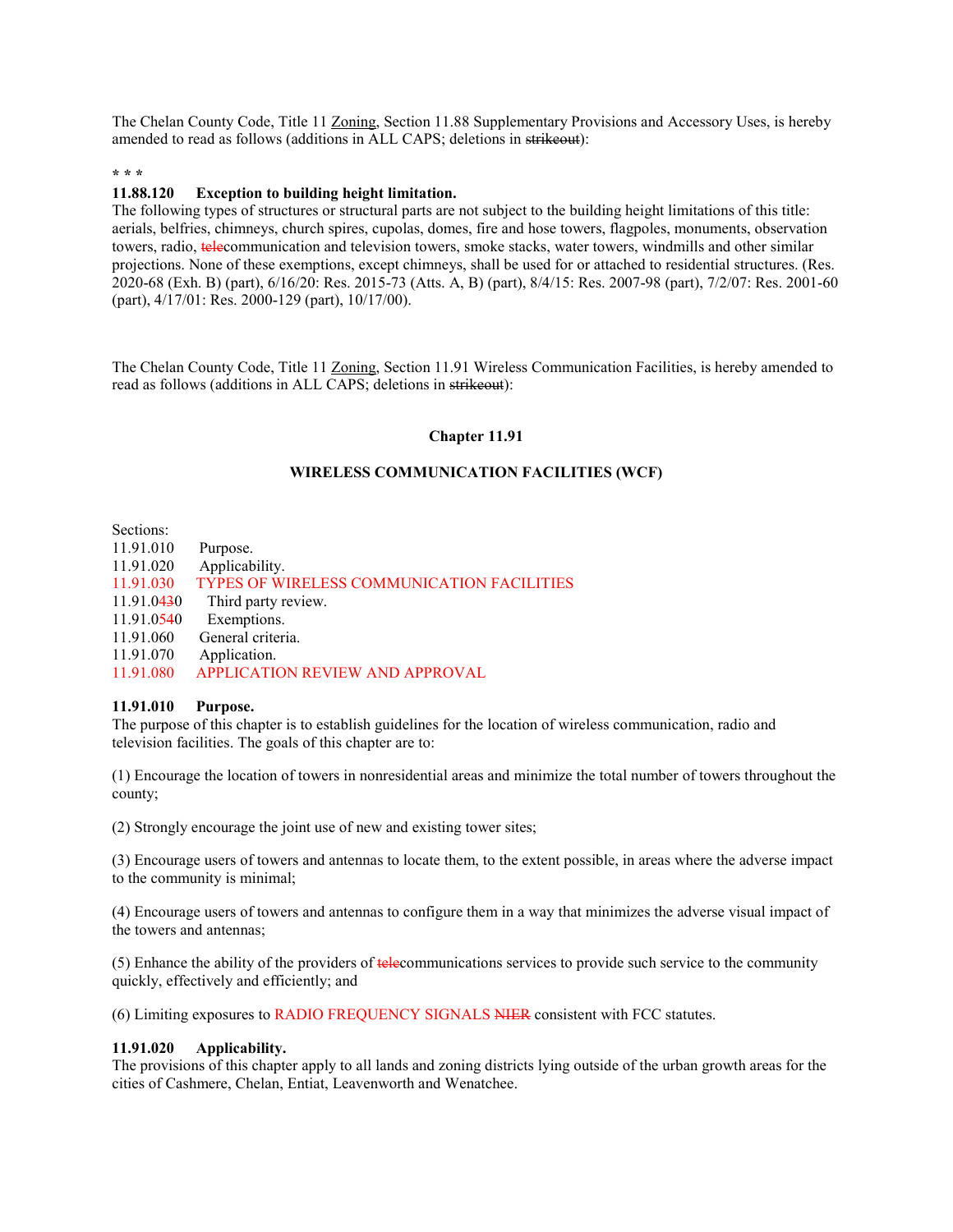For the area within Leavenworth's urban growth area, the standards set forth in Ordinance 1205, "Wireless Telecommunications Facilities," adopted by the Leavenworth city council on April 22, 2003, and adopted by Chelan County shall apply, with the exception of any sections of the ordinance requiring permits from the city of Leavenworth. Chelan County is the regulatory authority for development within the urban growth area.

#### **11.91.030 TYPES OF WIRELESS COMMUNICATION FACILITIES.**

WIRELESS COMMUNICATION FACILITIES (WCFS) ARE CLASSIFIED IN THREE TYPES, PRIMARILY BASED ON THE SIZE AND VISUAL IMPACT EACH MAY HAVE TO ITS SURROUNDING PROPERTY.

(1) TYPE 1 FACILITIES HAVE LIMITED VISUAL IMPACT DUE TO THE SIZE OF NEW STRUCTURES, CO-LOCATION EFFORTS, AND EXISTING STRUCTURE MODIFICATIONS.

TYPE 1 WCFS INCLUDE THE FOLLOWING:

A. WCFS THAT ARE SELF-SUPPORTING, HAVE A FOUR (4) FOOT OR LESS RADIUS FROM THE CENTER AXIS OF THE BASE OF THE WCF, HAVE A HEIGHT OF ONE HUNDRED (100) OR LESS, AND HAVE ANTENNAE, ROTORS, AND OTHER ATTACHMENTS WITH A DIAMETER OF NINE (9) FEET OR LESS. TYPE 1 WCFS MAY BE LOCATED ON A CONCRETE OR SIMILAR PLATFORM WHOSE DIMENSIONS DO NOT EXCEED EIGHT (8) FEET IN WIDTH AND LENGTH, AND TWO (2) FEET ABOVE THE GROUND IN HEIGHT.

B. WCFS THAT ARE PROPOSED TO BE CO-LOCATED ON EXISTING TOWERS, BUILDINGS, STRUCTURES AND FACILITIES THAT DO NOT INCREASE THE HEIGHT OF SUCH TOWER, BUILDING, STRUCTURE, OR FACILITY BY MORE THAN TEN PERCENT (10%) OR TWENTY FEET, WHICHEVER IS GREATER; AND HAVE ANTENNAE, ROTORS, STANDOFFS AND OTHER ATTACHMENTS WITH A DIAMETER OF LESS THAN NINE (9) FEET.

C. MODIFICATIONS TO OR REPLACEMENT OF EXISTING WCFS, TOWERS, OR BASE STATIONS THAT DO NOT SUBSTANTIALLY CHANGE THE PHYSICAL DIMENSIONS OF SUCH WCF, TOWER, OR BASE STATION IN ACCORDANCE § 6409 OF THE "MIDDLE CLASS TAX RELIEF AND JOB CREATION ACT OF 2012" (THE "SPECTRUM ACT") (PL-112-96; CODIFIED AT 47 U.S.C. § 1455(A)).

(2) TYPE 2 FACILITIES HAVE A MORE SIGNIFICANT VISUAL IMPACT THAN THOSE IN TYPE 1 DUE TO THEIR LARGER SIZE.

TYPE 2 WCFS INCLUDE THOSE WCFS THAT ARE NOT SELF-SUPPORTING, OR HAVE A RADIUS GREATER THAN FOUR (4) FEET FROM THE CENTER AXIS OF THE BASE OF THE WCF, OR HAVE ANTENNAE, ROTORS, STANDOFFS AND OTHER ATTACHMENTS WITH A DIAMETER OF GREATER THAN NINE (9) FEET, OR THE HEIGHT OF THE WCF IS GREATER THAN ONE HUNDRED (100) FEET BUT LESS THAN TWO HUNDRED (200) FEET. TYPE 2 WCFS MAY BE LOCATED ON A CONCRETE OR SIMILAR PLATFORM SO LONG AS THE DIMENSIONS OF THE PLATFORM DO NOT EXCEED SIXTEEN (16) FEET IN WIDTH OR LENGTH AND TWO (2) FEET ABOVE GROUND IN HEIGHT.

(3) TYPE 3 FACILITIES HAVE THE MOST SIGNIFICANT VISUAL IMPACT ON SURROUNDING PROPERTIES DUE TO THE INCREASED HEIGHTS PERMITTED AND FEWER REQUIREMENTS FOR CONCEALMENT.

TYPE 3 WCFS INCLUDE THOSE WCFS WHOSE HEIGHT IS TWO HUNDRED (200) FEET OR MORE, OR THAT OTHERWISE DO NOT CONSTITUTE TYPE 1 OR 2. A CONDITIONAL USE PERMIT SHALL BE REQUIRED.

#### **11.91.0430 Third party review.**

Wireless communication services providers use various methodologies and analysis tools to determine the specific technical parameters of wireless communication services, such as expected coverage area, antenna configurations and topographic constraints that affect signal paths. FOR TYPE 2 AND 3 WCFS, In certain instances there may be a need for expert review by a third party of the technical data submitted by a wireless communication services provider. The county may require such technical review to be paid for by the applicant. The selection of the third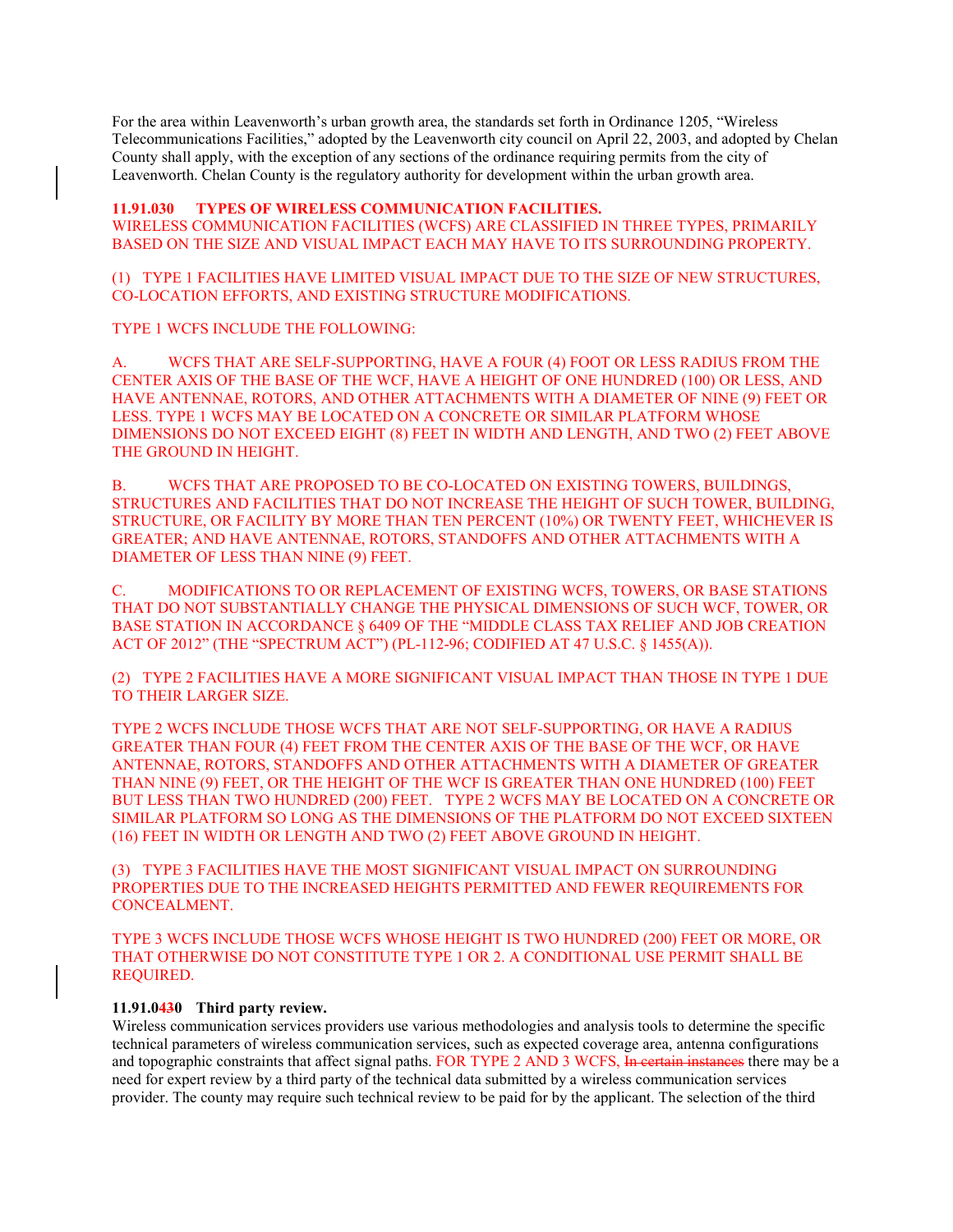party expert shall be by mutual agreement between the applicant and the county or at the discretion of the county. The expert review is intended to be a site-specific review of the technical aspects of the TYPE 2 OR 3 WCF and not a subjective review of the site selection. Such a review should address the accuracy and completeness of the technical data, possible interference problems and whether the analysis techniques and methodologies are legitimate. A determination on the validity of the applicant's conclusions, and any specific technical issues outlined by the county or other interested parties shall be made. Based on the results of the third party review, the county may require changes to the application for the WCF that comply with the recommendations of the expert.

#### **11.91.0540 Exemptions.**

The following are exempt from the provisions of this chapter:

(1) VHF and UHF receive-only television antenna(s), provided they are fifteen feet or less above the existing or proposed roof;

(2) Small telecommunication devices or antenna(s) used to communicate with intelligent devices related to the operation of public utilities, except main control reception facilities and towers;

(3) TeleCeommunication facilities within public road rights-of-way, provided such facility or structure is not located within a clear view triangle, and the structure does not exceed a height of NINETY-SIX (96) forty-two inches AND COMPLIES WITH ALL FRANCHISE AGREEMENT REQUIREMENTS;

(4) Radar systems for military and civilian communication and navigation;

(5) Wireless radio or other temporary WCF utilized for temporary emergency communications in the event of a disaster;

(6) Satellite dish antennas less than two meters in diameter, including direct-to-home or business satellite service, when used as an accessory use on a property;

(7) Routine maintenance or repair of a WCF or related equipment.

#### (8) LOW IMPACT UTILITIES, WHICH INCLUDES SMALL WIRELESS COMMUNICATION FACILITIES (SWF).

#### **11.91.060 General criteria.**

The location and development of wireless communication facilities shall meet the applicable provisions of this code and the following criteria:

(1) Co-Location.

(A) Co-Location Encouraged. In order to minimize proliferation, WCFs shall be required, to the greatest extent practicable, to be co-located. Applicants shall design, orient, construct, and operate WCFs so as to facilitate sharing facilities with other utilities, to co-locate with other existing WCFs, and to accommodate the co-locations of future WCFs, where technically, practically and economically feasible. Co-location will be a requirement for approval FOR TYPE 2 AND 3 WCFS unless the applicant submits a demonstration that supports, to the satisfaction of the approving authority, the conclusion that sharing space on existing facilities is not feasible or possible based on one or more of the following factors:

- (i) Available space on existing facilities;
- (ii) The facility owner's ability to lease space;
- (iii) The facility's structural capacity;
- (iv) Radio frequency interference;
- (v) Geographic service area requirements;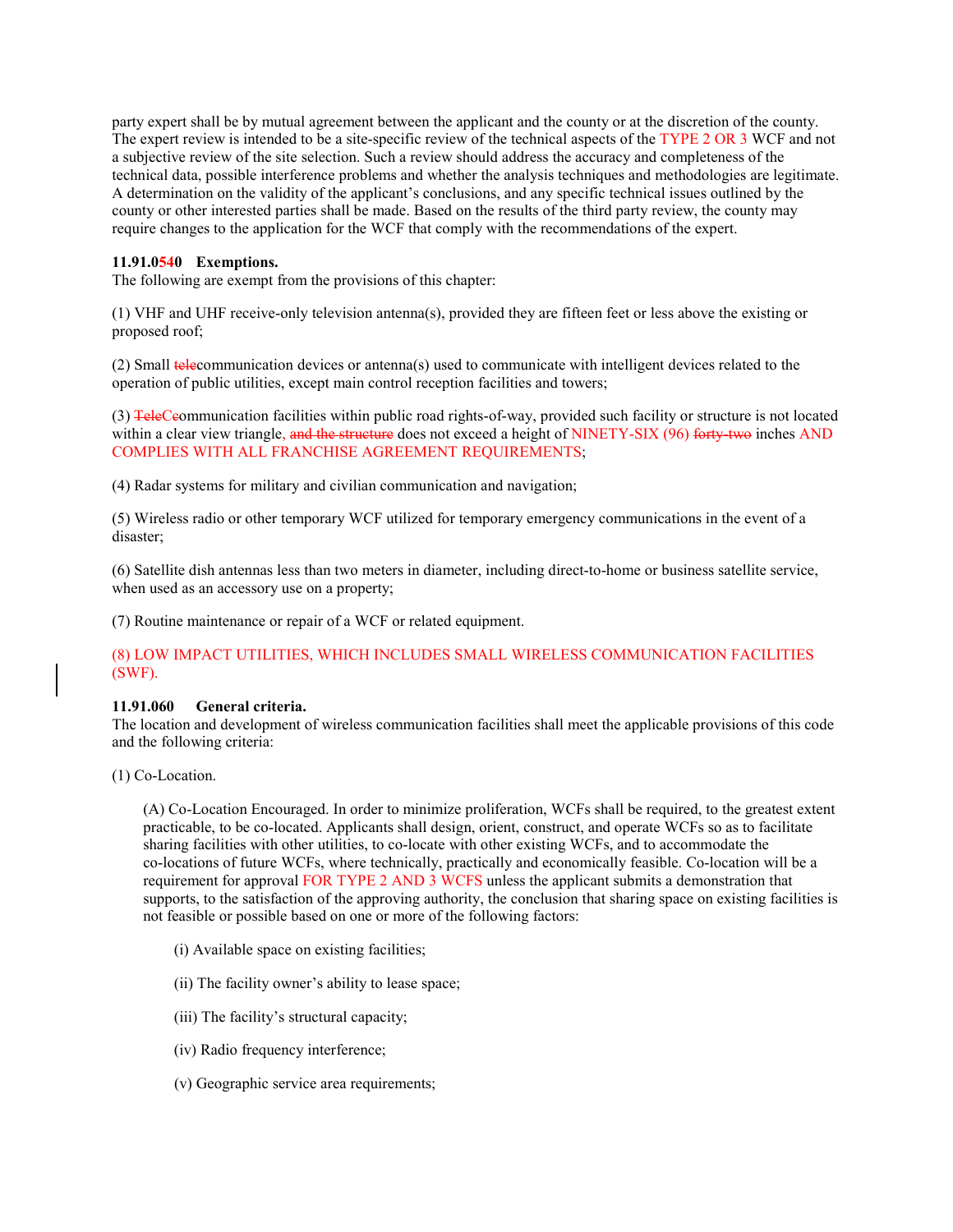(vi) Mechanical or electrical incompatibilities;

(vii) The comparative costs of co-location and new construction;

(viii) Any FCC limitation on facility or structural support sharing.

(B) Cooperation. No wireless communication services provider, lessee, or agent thereof shall act to exclude or attempt to exclude any other wireless services provider from using the same support structure or location. Wireless services providers, lessees, or agents thereof shall cooperate in good faith to achieve co-location of WCFs and equipment with other wireless services providers. If a dispute arises regarding the feasibility of co-locating, the county may require a third party technical study at the expense of either or both parties to resolve the dispute prior to issuing any development permit or approval. The administrator may impose permit conditions based on the results of any third party review.

(2) Color and Lighting. Except as specifically required by the FAA or FCC, antenna and antenna support structures shall adhere to the following:

(A) To the extent technically feasible and in compliance with safety regulations, specific colors of paint shall be required for the antenna and antenna support structure in order to blend better with its surroundings.

(B) If an antenna is installed on an alternative antenna support structure, the antenna and supporting electrical and mechanical equipment must be of a neutral color so as to make the antenna and related equipment as visually unobtrusive as possible.

(C) When lighting is required and permitted by the FAA or other federal or state authority, it shall be oriented so as not to project onto surrounding property. Strobe lighting on wireless communication facilities is not permitted. OTHERWISE, ANTENNA AND ANTENNA SUPPORT STRUCTURES SHALL NOT BE ILLUMINATED.

(3) Setbacks.

(A) WCF TOWERS Antenna AND support structures shall be located on the lot or license area so that the distance from the base of the tower or structure to any property line, license area boundary or adjacent/supporting structure is at least one hundred percent (100%) of the proposed structural height. Towers or structures that cannot satisfy this one hundred percent (100%) setback may be approved; provided, that IF the applicant presents a certification from a licensed structural engineer that the structure is designed for a basic wind speed of ninety miles per hour in accordance with the currently adopted edition of the ANSI-EIA/TIA-222E.

(B) EXCEPT FOR TOWERS AND SUPPORT STRUCTURES, ALL WCFS AND ITEMS AFFIXED THERETO, GUY WIRES, OR SUPPORTS, SHALL MEET THE SETBACK STANDARDS OF THE UNDERLINING ZONING IN WHICH THEY ARE LOCATED.

(4) Equipment ENCLOSURES; FENCING Structures. Ground-level equipment, buildings, and the tower base shallbe screened from public view pursuant to this section and Title 15 of this code. The standards for the equipment buildings are as follows:

(A) EQUIPMENT ENCLOSURES MOUNTED ONTO A WCF BASE OR ONTO A WCF TOWER SHALL BE LOCKED AND PROHIBIT ACCESS BY THE PUBLIC. EQUIPMENT STRUCTURES MOUNTED ON A ROOF SHALL HAVE A FINISH SIMILAR TO THE EXTERIOR BUILDING WALLS. EQUIPMENT FOR ROOF-MOUNTED ANTENNA MAY ALSO BE LOCATED WITHIN THE BUILDING ON WHICH THE ANTENNA IS MOUNTED. EQUIPMENT ENCLOSURES MEASURING SIX (6) FEET OR LESS IN ALL DIMENTIONS THAT ARE NOT MOUNTED ONTO A WCF BASE OR ONTO A WCF TOWER SHALL BE LOCKED AND PROHIBIT ACCESS BY THE PUBLIC, SHALL BE LOCATED NO MORE THAN TWENTY-FIVE (25) FEET FROM THE WCF BASE, AND SHALL BE LOCATED IN SUCH POSITION BY THE WCF TOWER BASE SO AS TO MINIMIZE PUBLIC VIEW.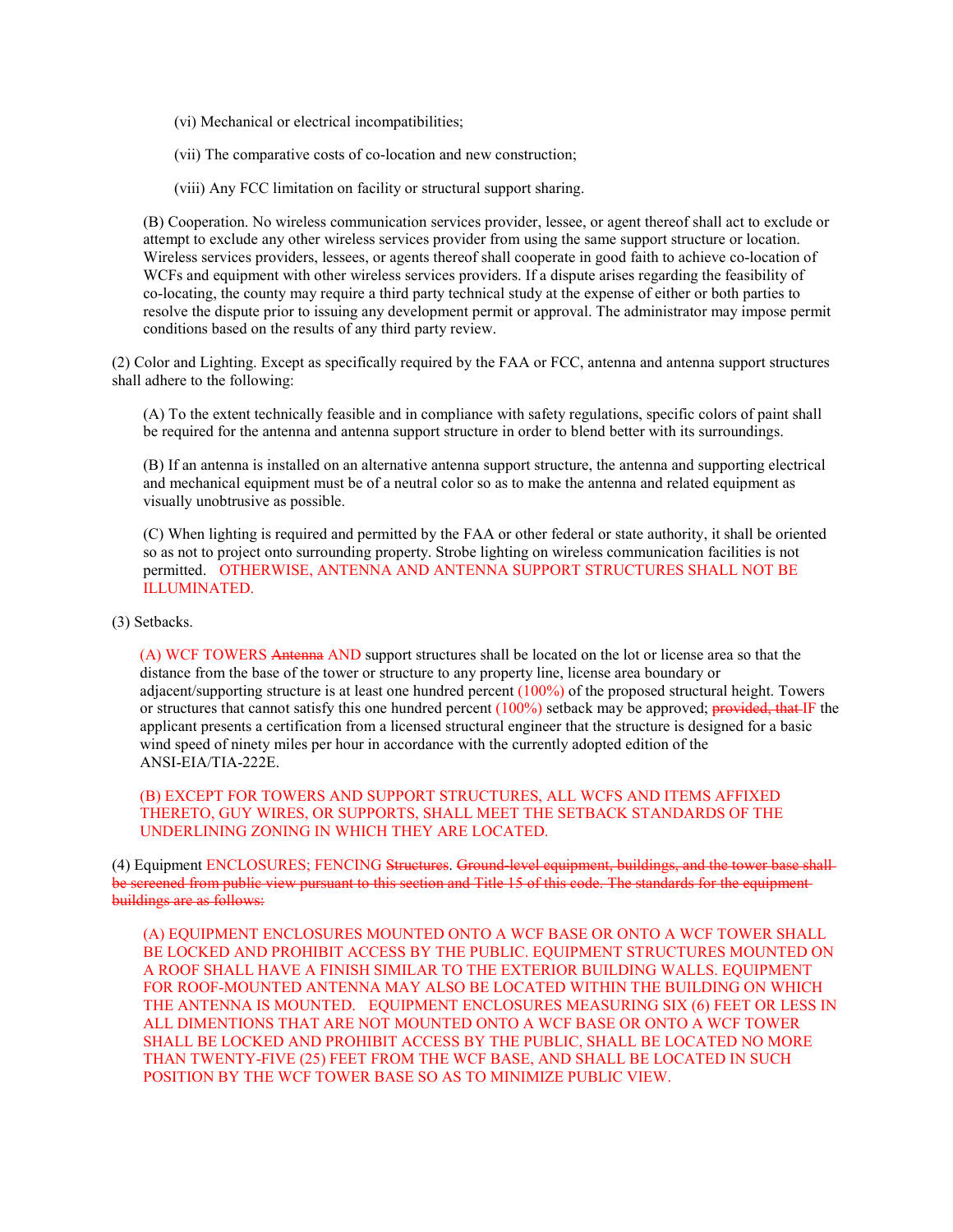#### (B) EQUIPMENT ENCLOSURES WITH ANY DIMENSION GREATER THAN SIX (6) FEET SHALL BE SCREENED FROM PUBLIC VIEW PURSUANT TO THIS SECTION AND TITLE 15 OF THIS CODE AND SHALL MEET THE FOLLOWING STANDARDS, UNLESS WAIVED OR MODIFIED BY THE ADMINISTRATOR DUE TO SURROUNDING AREA, PROPERTY DIMENSIONS, PROPOSED WCF DETAILS, OR OTHER SITE SPECIFIC CONDITIONS:

(IA) The floor area shall be the minimum necessary; however, in no instance shall the equipment  $\text{ENCLOSURE}$  structure be greater than two hundred square feet and the maximum height is twelve (12) feet for each provider. The equipment building may be located no more than two hundred fifty (250) feet from the tower or antenna and shall comply with the setback regulations for the underlying zone.

(IIB) Ground-level buildings shall be screened from view by landscape plantings, fencing, or other appropriate means as specified herein or in Title 15 of this code. Required landscape plantings shall be installed around the perimeter of the required security fence.

(III) FOR NEW WCFS WITH EQUIPMENT ENCLOSURES WHOSE HEIGHT IS GREATER THAN SIX (6) FEET, A SOLID FENCE NO LESS THAN SIX (6) FEET IN HEIGHT FROM THE FINISH GRADE SHALL BE PROVIDED. ACCESS TO SUCH EQUIPMENT ENCLOSURE SHALL BE THROUGH A LOCKED GATE VIA KNOX BOX OR OTHER SAFETY AND SECURITY DEVICES.

(C) Equipment structures mounted on a roof shall have a finish similar to the exterior building walls. Equipment for roof-mounted antenna may also be located within the building on which the antenna is mounted.

(5) Fencing. For new telecommunication towers and equipment shelters, a wall, slatted chain link fencing, or wooden fence no less than six feet in height from the finish grade shall be provided. Access to the tower shall be through a locked gate via knox box. This standard shall not apply to towers and equipment shelters mounted onto or located inside an existing building.

(56) Required Parking. At least one parking stall shall be provided in accordance with Chapter 11.90 of this code. THE COUNTY ENGINEER MAY APPROVE ALTERNATIVE SURFACES AND PARKING LOCATIONS IN REASONABLE PROXIMITY TO EACH WCF.

(67) Federal Requirements. All towers must meet or exceed current standards and regulations of the FAA, the FCC, and any other agency of the federal government with the authority to regulate towers and antennas.

(78) No advertising or display shall be located on any antenna support structure, antenna or security fencing; however, the owner of the antenna array shall place an identification plate indicating the name of the wireless service provider and a telephone number for emergency contact on the site.

(89) The owner of the WCF shall notify the department when the tower is no longer operating as part of a wireless communication system authorized and licensed by the FCC. Within six months of the date the facility ceases to operate as part of an authorized system, the facility must be removed from the site.

 $(940)$  All proposals must be reviewed by the Chelan County fire marshall for compliance with applicable fire safety regulations.

(10) CONDITIONAL USE PERMIT APPLICATIONS FOR THE PLACEMENT AND OPERATION OF WCFS UNDER THIS SECTION SHALL BE MADE AVAILABLE FOR AGENCY REVIEW AND COMMENT, INCLUDING THE APPROPRIATE MILITARY PERSONNEL WHEN LOCATED IN AREAS WHERE MILITARY TRAINING AND OPERATING FLIGHTS OCCUR. THE APPLICANT IS REQUIRED TO PROVIDE SUFFICIENT EVIDENCE THAT THE PROPOSED WCF IS COMPATIBLE WITH OTHER USES IN THE SURROUNDING AREA, INCLUDING ANY MILITARY TRAINING AND OPERATING ACTIVITIES, AS WELL AS MEETS THE CRITERIA OF THIS SECTION AND 11.93, CONDITIONAL USE PERMITS.

#### **11.91.070 Application.**

Applicants for a proposed WCF must submit the following information: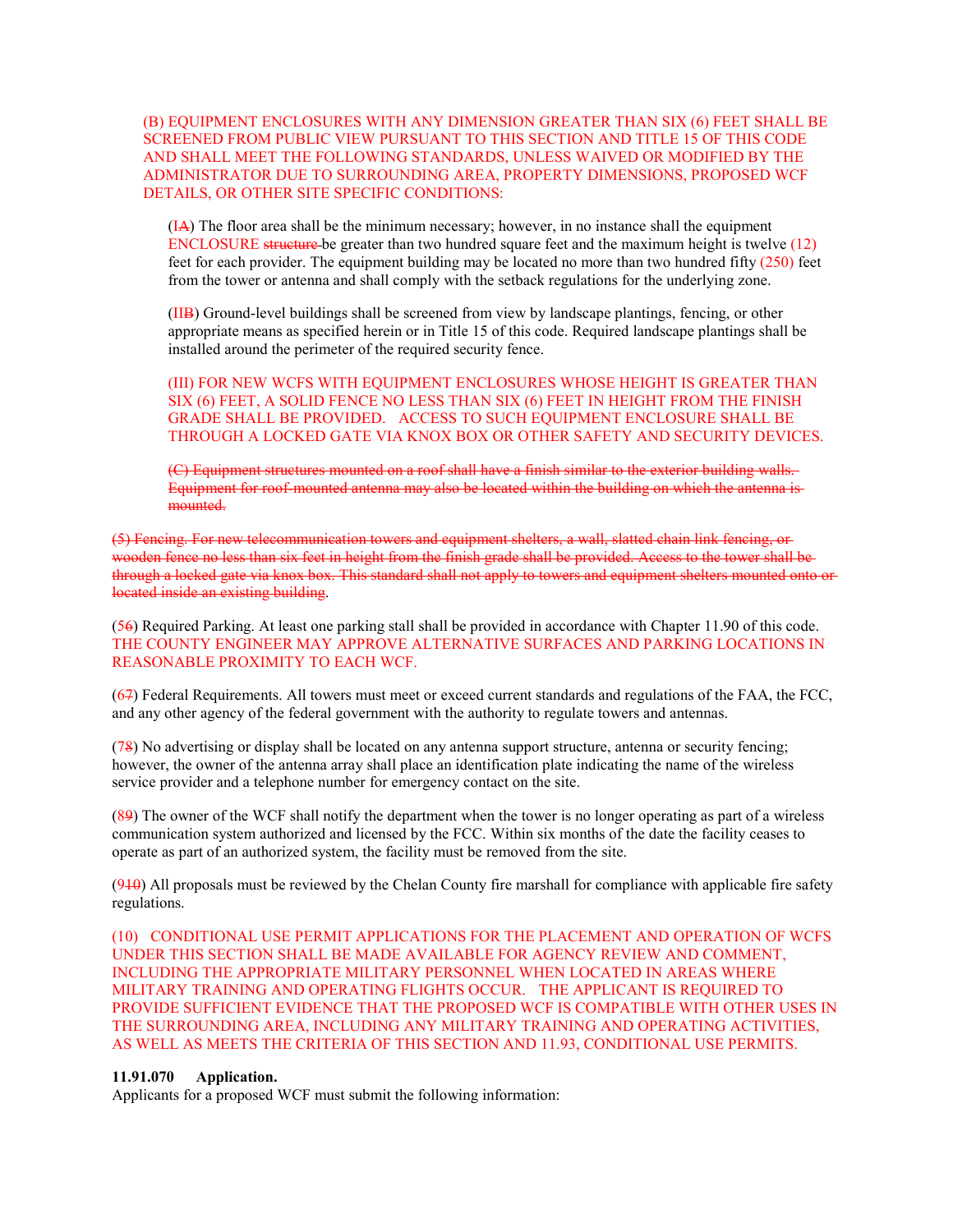(1) Site Plan. A scaled site plan showing the location, point of reference, type, height and horizontal location of the proposed support structures and antennas, existing buildings, on-site land uses and zoning, adjacent land uses and zoning, adjacent rights-of-way, parking areas if applicable, the method of camouflage, noise screening, and illuminations shall be indicated. The applications shall also include elevation drawings of the proposed support structure and any other proposed structures.

(2) Proof of Legal Access. Proof that the service provider has legal access to the proposed site.

(3) Landscaping Plan. IF APPLICABLE, A landscaping plan in accordance with the provisions of Chapter 15.50 of this code.

(4) Service Area Map. A current map showing the location of the proposed support structure, the locations and service areas of other WCFs operated by the applicant and those proposed by the applicant that are close enough to impact service within the county.

(5) Co-location Demonstration. FOR TYPE 2 AND 3 WCFS, AA demonstration meeting the requirements of Section 11.91.0630(1).

(6) Co-location Statement. A statement by the applicant as to whether construction of a new support structure will accommodate co-location of additional antennas for future users. If so, a signed statement shall be included indicating that the applicant and leaseholder agree they will diligently negotiate in good faith to facilitate co-location of additional WCFs by other providers on the applicant's structure or within the same site location.

(7) Compliance Letter. A letter signed by the applicant stating the support structure and antenna will comply with all applicable federal, state and local laws and regulations, EIA standards and this section.

(8) Interference Certification. Certification that the WCF antenna usage will not interfere with TRANSMISSION OR RECEPTION FUNCTIONS OF LICENSED FREQUENCIES OF other adjacent or neighboring WCFs transmission or reception functions of other communication facilities.

(9) Licenses. Copies of any FCC licenses required under FCC regulations for the provisions of service within the county.

(10) Documentation that the proposed WCF meets or exceeds current standards and regulations of the FAA, the FCC, and any other agency of the federal government with the authority to regulate towers and antennas.

(11) All providers shall attest to and demonstrate compliance with FCC and Washington State laws relating to emergency 911 regulations.

(12) SUFFICIENT EVIDENCE THAT THE PROPOSED WCF IS COMPATIBLE WITH OTHER USES IN THE SURROUNDING AREA, INCLUDING ANY MILITARY TRAINING AND OPERATING ACTIVITIES, AS WELL AS MEETS THE CRITERIA OF THIS SECTION AND 11.93, CONDITIONAL USE PERMITS.

#### **11.91.080 Application Review and Approval.**

#### TYPE 1 AND 2 WCFS:

APPLICATIONS THAT ARE CATEGORICALLY EXEMPT FROM SEPA SHALL BE SUBJECT TO LIMITED ADMINISTRATIVE REVIEW IN ACCORDANCE WITH SECTION 14.10.020. SUCH APPLICATION SHALL BE APPROVED IF THE DEPARTMENT DETERMINES THAT THE PROPOSED WCF MEETS ALL CRITERIA OF THIS SECTION RELATED TO TYPE 1 OR TYPE 2, AS APPLICABLE, AND THE APPLICATION COMPLIES WITH THE PROVISIONS OF SECTION 11.91.070.

APPLICATIONS THAT ARE NOT CATEGORICALLY EXEMPT FROM SEPA SHALL BE SUBJECT TO FULL ADMINISTRATIVE REVIEW IN ACCORDANCE WITH SECTION 14.10.030; UNLESS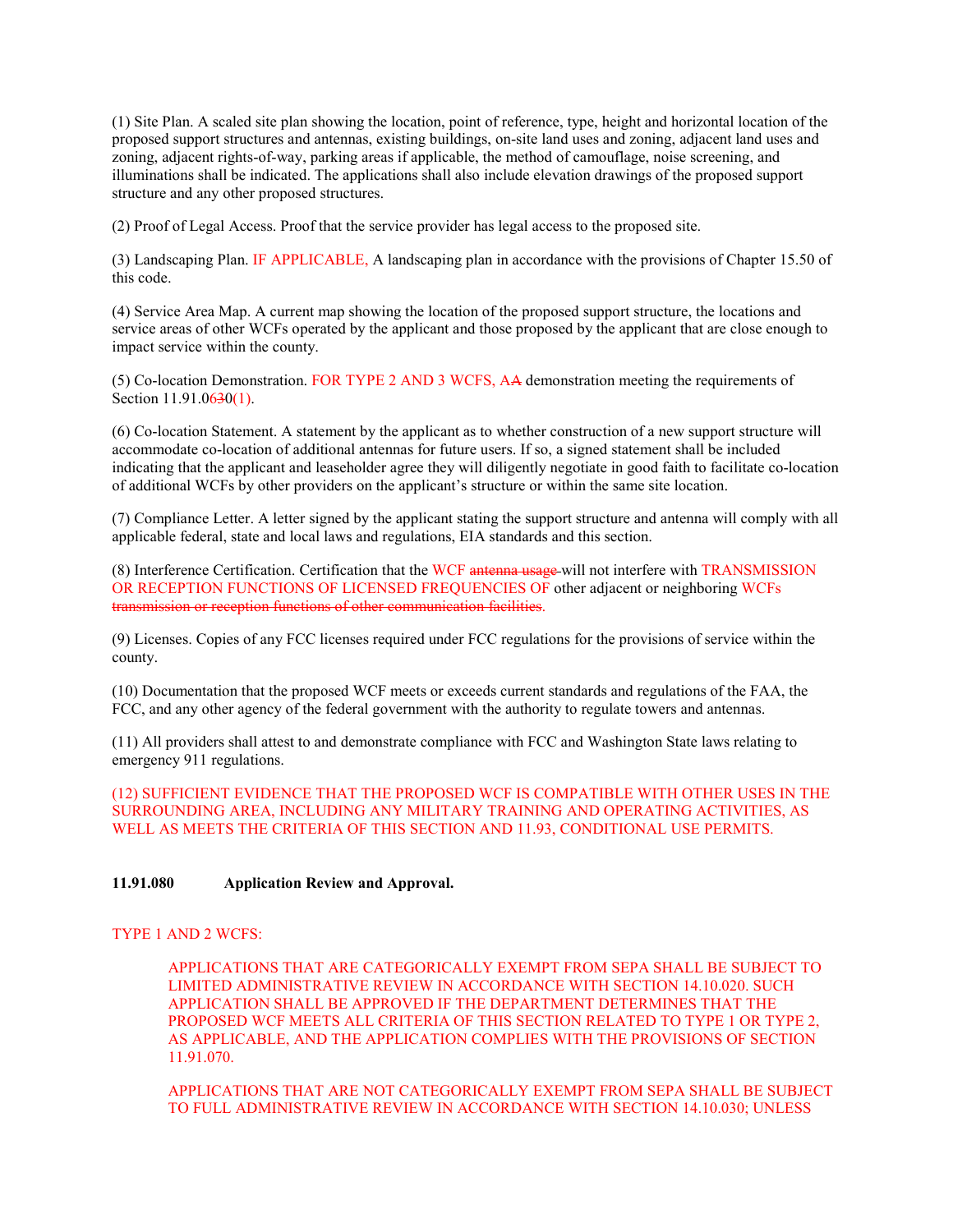#### SUCH APPLICATION IS FOR A NEW WCF TOWER LOCATED WITHIN THE RURAL WATERFRONT (RW) ZONING DISTRCT, WHICH SHALL REQUIRE APPROVAL OF A CONDITIONAL USE PERMIT, PURSUANT TO CHAPTER 11.93 AND SHALL BE SUBJECT TO QUASI-JUDICIAL REVIEW IN ACCORDANCE WITH SECTION 14.10.040.

#### TYPE 3 WCFS:

#### APPLICATIONS SHALL REQUIRE A CONDITIONAL USE PERMIT, PURSUANT TO CHAPTER 11.93 AND SHALL BE SUBJECT TO QUASI-JUDICIAL REVIEW IN ACCORDANCE WITH SECTION 14.10.040.

The Chelan County Code, Title 11 Zoning, Section 14.98 Definitions, is hereby amended to read as follows (additions in ALL CAPS; deletions in strikeout):

#### **Chapter 14.98**

#### **DEFINITIONS**

#### **\* \* \***

#### **14.98.200 Antenna support structure.**

"Antenna support structure" means a structure or device specifically designed, constructed and/or erected for the purpose of attaching, mounting or otherwise affixing antennas at a height, altitude or elevation which is significantly above the base of such structure; antenna support structures include the following:

(1) "Lattice tower" means a vertical support structure consisting of a network of crossed metal braces, forming a tower which may be three, four, or more sided;

(2) "Monopole tower" means a vertical support structure consisting of a single vertical metal, concrete, or wooden pole, typically round or square, and driven into the ground or attached to a foundation.

#### **\* \* \***

#### **14.98.405 Co-location.**

"Co-location" means the use of a single antenna support structure, alternative antenna support structure, or underground conduit or duct, by more than one wireless communication service provider to accommodate wireless communications facilities of two or more wireless communications service providers.

#### **\* \* \***

#### **14.98.425 Communication tower.**

"Communication tower" means any tower, pole, mast, whip, antenna, or any combination used for radio, television, cellular, or microwave telecommunications broadcast transmission or line-of-sight relay, including amateur radio service.

#### **\* \* \***

#### **14.98.685 Equipment enclosure.**

"Equipment enclosure" means a small structure, shelter, cabinet, box or vault designed for and used to house and protect the electronic equipment necessary and/or desirable for processing wireless communications signals and data, including any provisions for air conditioning, ventilations, or auxiliary electricity generators.

#### **\* \* \***

#### **14.98.1915 Utility, high impact.**

"Utility, high impact" means buildings, structures and facilities in public or private ownership relating to the furnishing of utility services such as electric, gas, **tele**communication, water, sewer and technology infrastructure. High impact public utilities shall include, but are not limited to, generating and switching stations, substations,